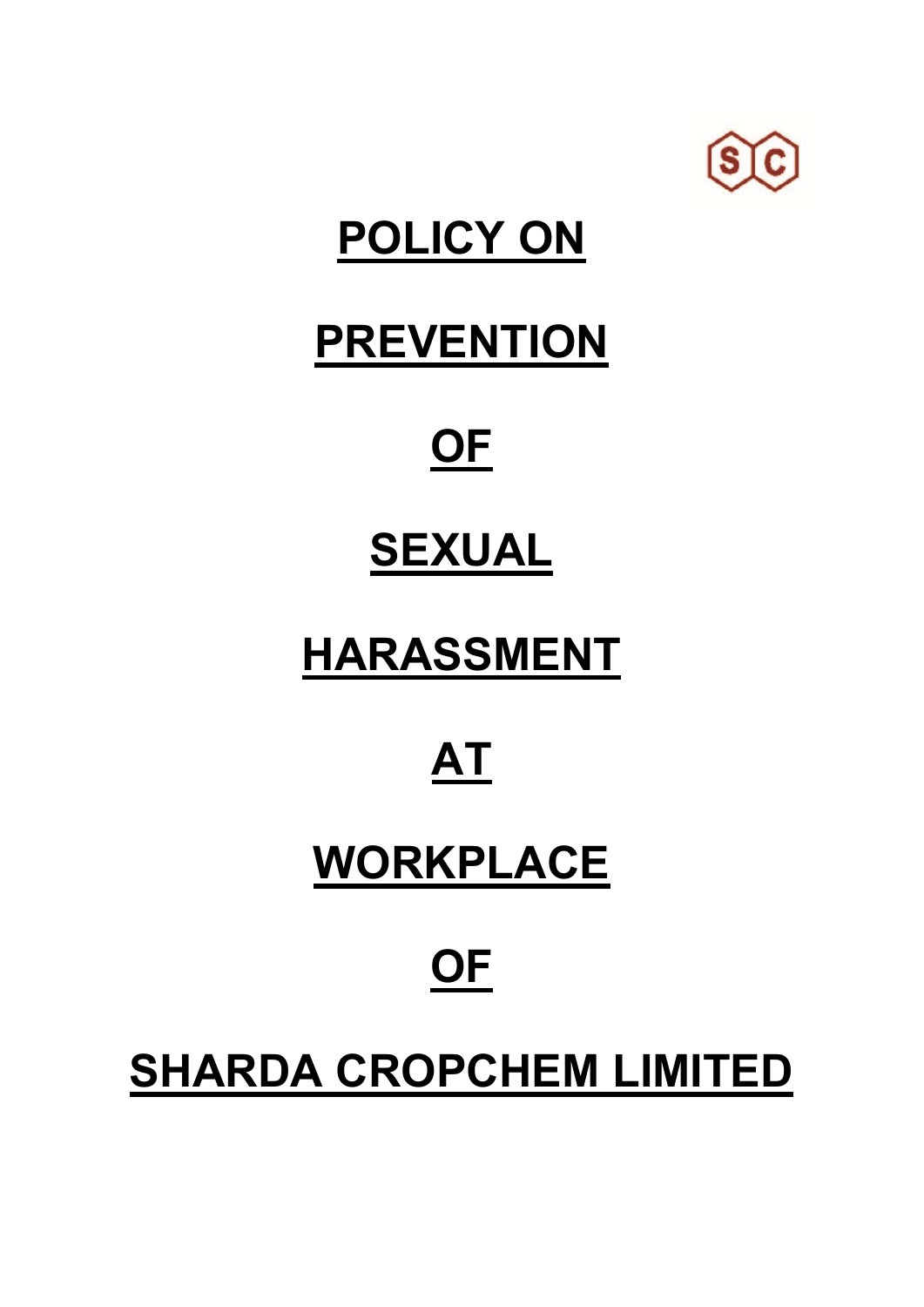

#### **POLICY ON PREVENTION OF SEXUAL HARASSMENT AT WORKPLACE**

#### **I. COMMITMENT:**

Our Company is committed to providing work environment that ensures every employee is treated with dignity and respect and afforded equitable treatment.

The Company is also committed to promoting a work environment that is conducive to the professional growth of its employees and encourages equality of opportunity.

The Company will not tolerate any form of sexual harassment and is committed to take all necessary steps to ensure that its employees are not subjected to any form of harassment.

#### **II. SCOPE:**

This policy applies to all categories of employees of the Company, including permanent management and workmen, temporaries, trainees and employees on contract at their workplace or at client sites. The Company will not tolerate sexual harassment, if engaged in by clients or by suppliers or any other business associates.

The workplace includes:

- 1. All offices or other premises where the Company's business is conducted.
- 2. All company-related activities performed at any other site away from the Company's premises.
- 3. Any social, business or other functions where the conduct or comments may have an adverse impact on the workplace or workplace relations.

#### **III. DEFINITION OF SEXUAL HARASSMENT:**

Sexual harassment may be one or a series of incidents involving unsolicited and unwelcome sexual advances, requests for sexual favours, or any other verbal or physical conduct of sexual nature.

Sexual Harassment at the workplace includes:

- 1. unwelcome sexual advances (verbal, written or physical),
- 2. demand or request for sexual favours,
- 3. any other type of sexually-oriented conduct,
- 4. verbal abuse or 'joking' that is sex-oriented,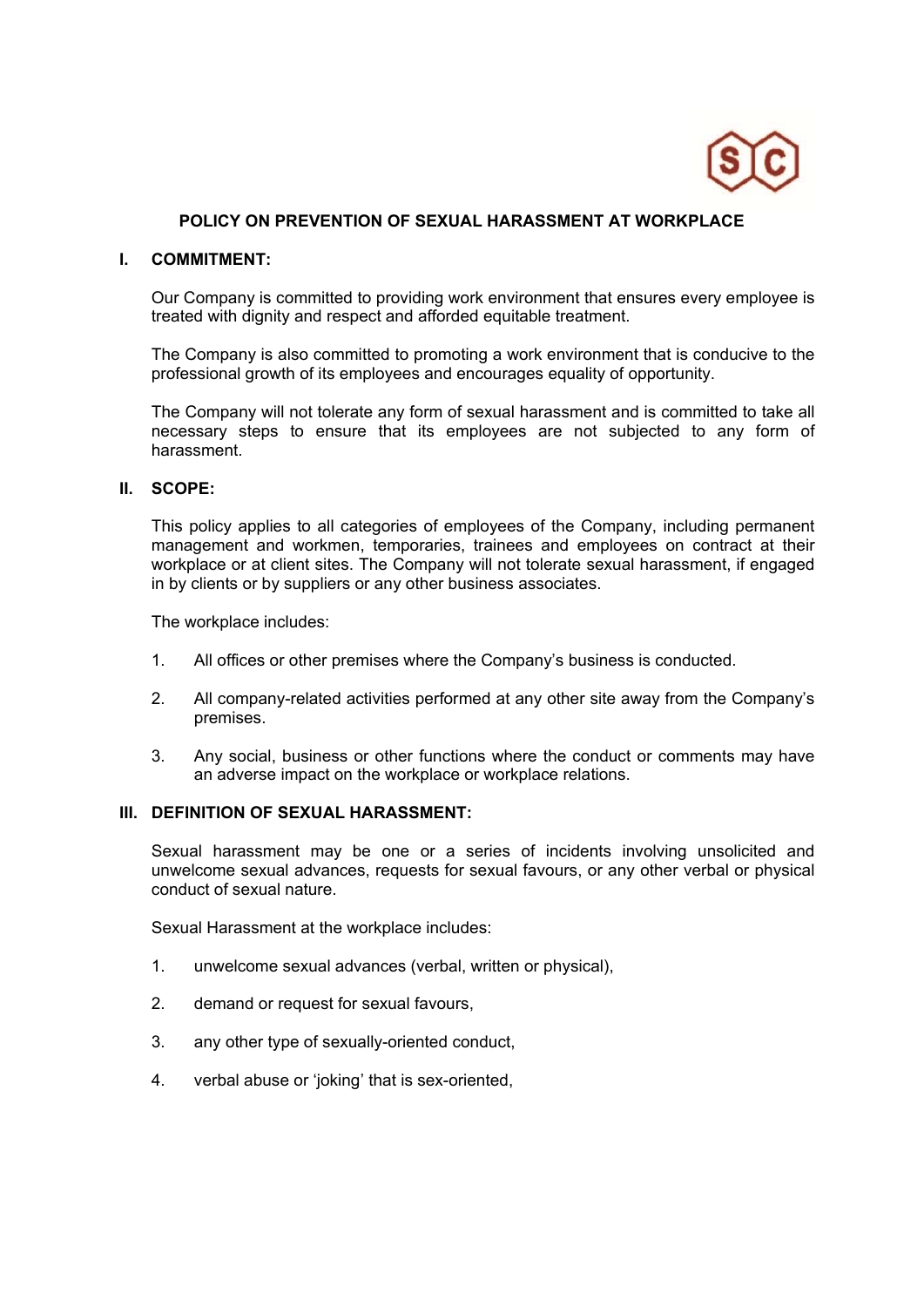

5. any conduct that has the purpose or the effect of interfering with an individual's work performance or creating an intimidating, hostile or offensive work environment and/or submission to such conduct is either an explicit or implicit term or condition of employment and /or submission or rejection of the conduct is used as a basis for making employment decisions.

#### **IV. RESPONSIBILITIES REGARDING SEXUAL HARASSMENT:**

All employees of the Company have a personal responsibility to ensure that their behavior is not contrary to this policy. All employees are encouraged to reinforce the maintenance of a work environment free from sexual harassment.

#### **V. COMPLAINT MECHANISM:**

An appropriate complaint mechanism in the form of "Complaints Committee" has been created in the Company for time-bound redressal of the complaint made by the victim.

#### **VI. COMPLAINTS COMMITTEE:**

The Company has instituted a Complaints Committee for redressal of sexual harassment complaint (made by the victim) and for ensuring time bound treatment of such complaints. Initially, and till further notice, the Complaints Committee will comprise of the following four members out of which at least two members will be of the same gender as that of the complainant:

- 1. Manager Human Resources (Presiding Officer)
- 2. Employee at the level of Assistant General Manager or above from Human Resources Department (Member)
- 3. Head of the Department from where the complaint has originated (Member)
- 4. Member from an NGO or Lawyer (Member).

The Complaints Committee is responsible for:

- Investigating every formal written complaint of sexual harassment
- Taking appropriate remedial measures to respond to any substantiated allegations of sexual harassment
- Discouraging and preventing employment-related sexual harassment

#### **VII. PROCEDURES FOR RESOLUTION, SETTLEMENT OR PROSECUTION OF ACTS OF SEXUAL HARASSMENT:**

The Company is committed to providing a supportive environment to resolve concerns of sexual harassment as under: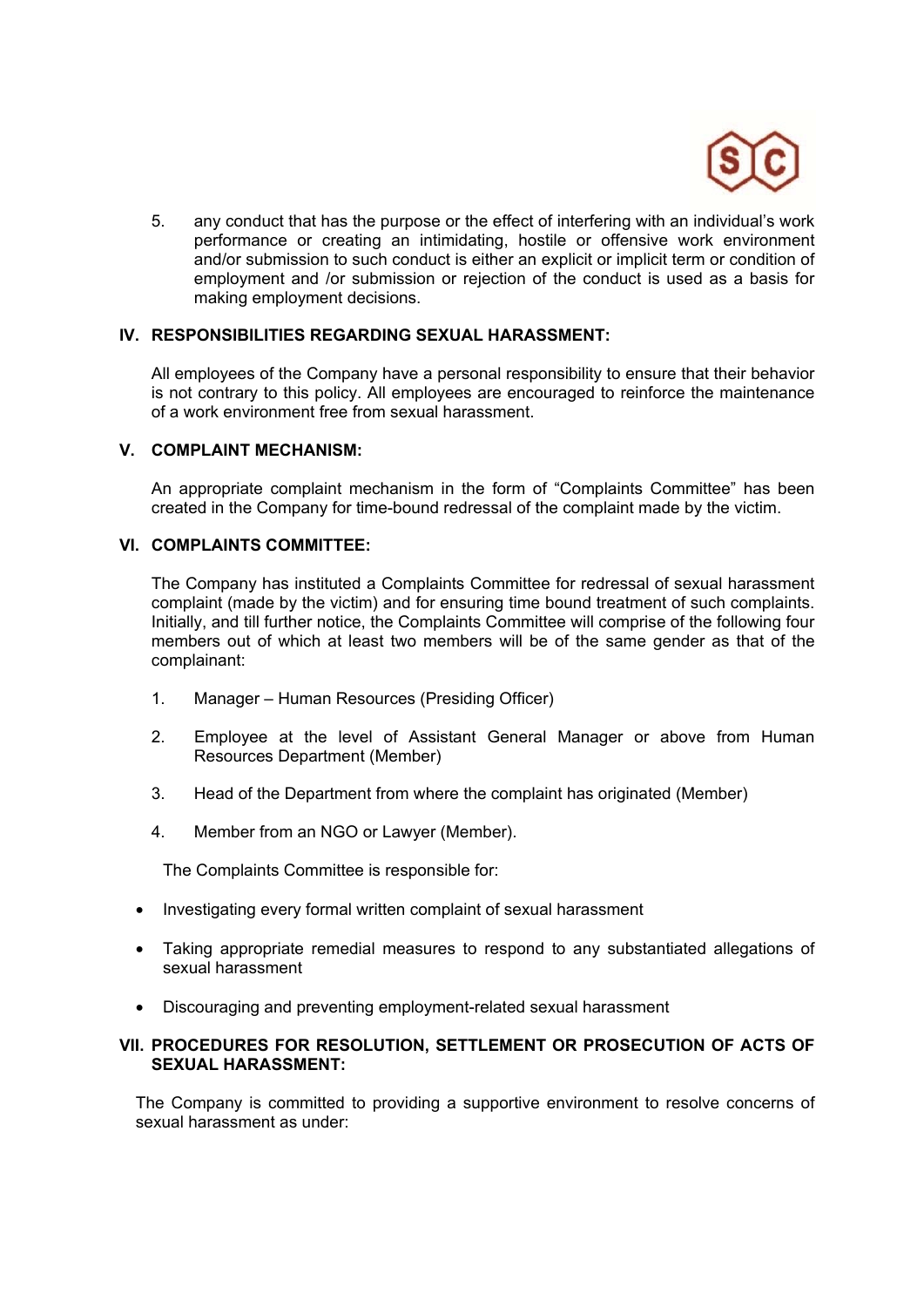

#### **A. Informal Resolution Options**

When an incident of sexual harassment occurs, the victim of such conduct can communicate their disapproval and objections immediately to the harasser and request the harasser to behave decently. If the harassment does not stop or if victim is not comfortable with addressing the harasser directly, the victim can bring their concern to the attention of the Complaints Committee for redressal of their grievances. The Complaints Committee will thereafter provide advice or extend support as requested and will undertake prompt investigation to resolve the matter.

#### **B. Complaints:**

- 1. An employee with a harassment concern, who is not comfortable with the informal resolution options or has exhausted such options, may make a formal complaint to the Presiding Officer of the Complaints Committee constituted by the Management. The complaint shall have to be in writing and can be in form of a letter within 3 months from the date of occurrence of the alleged incident, sent in a sealed envelope. Alternately, the employee can send complaint through an email. The employee is required to disclose their name, department, division and location they are working in, to enable the Presiding Officer to contact them and take the matter forward.
- 2. The Presiding Officer of the Complaints Committee will proceed to determine whether the allegations (assuming them to be true only for the purpose of this determination) made in the complaint fall under the purview of Sexual Harassment, preferably within 30 days from receipt of the complaint.

In the event, the allegation does not fall under the purview of Sexual Harassment or the allegation does not constitute an offence of Sexual Harassment, the Presiding Officer will record this finding with reasons and communicate the same to the complainant.

- 3. If the Presiding Officer of the Complaints Committee determines that the allegations constitute an act of sexual harassment, he/ she will proceed to investigate the allegation with the assistance of the Complaints Committee.
- 4. Where such conduct, on the part of the accused, amounts to a specific offence under the law, the Company shall initiate appropriate action in accordance with law by making a complaint with the appropriate authority.
- 5. The Complaints Committee shall conduct such investigations in a timely manner and shall submit a written report containing the findings and recommendations to the Director as soon as practically possible and in any case, not later than 90 days from the date of receipt of the complaint. The Director will ensure corrective action on the recommendations of the Complaints Committee and keep the complainant informed of the same. Corrective action may include any of the following: